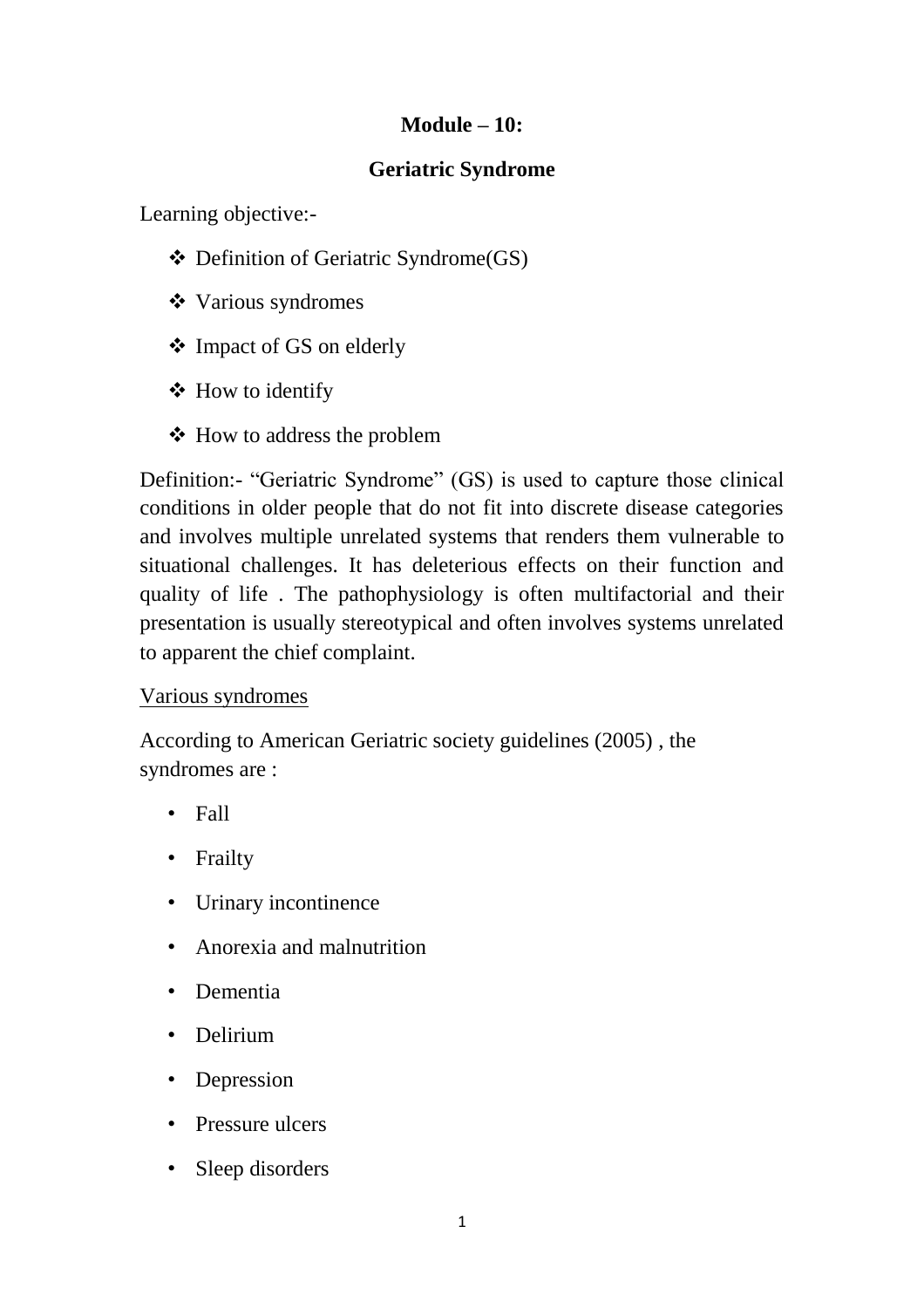- Pain
- **Immobility**
- •

### **Comprehensive Geriatric Assessment**

#### **Introduction**

Comprehensive geriatric assessment is a multidisciplinary process and the information generated is used to plan treatment both immediate and long term, follow up, and rehabilitative services.

#### **Objectives**

To learn about

The meaning of comprehensive Geriatric Assessment

Choosing the patient population who will be benefitted.

Components and team members of CGA

Various Assessment instruments

Practical feasibility in implementation.

### **Definition:**

Comprehensive Geriatric assessment (CGA is the systematic evaluation of frail older persons by a team of health professionals. Physical health, functional status, mental and psychological health and social environmental factors are evaluated, analyzed and effective strategy is planned for the betterment of patients.

### **Patient selection**

CGA programs targets geriatric patients under high risk category who are at risk of adverse outcomes and expected to have high health care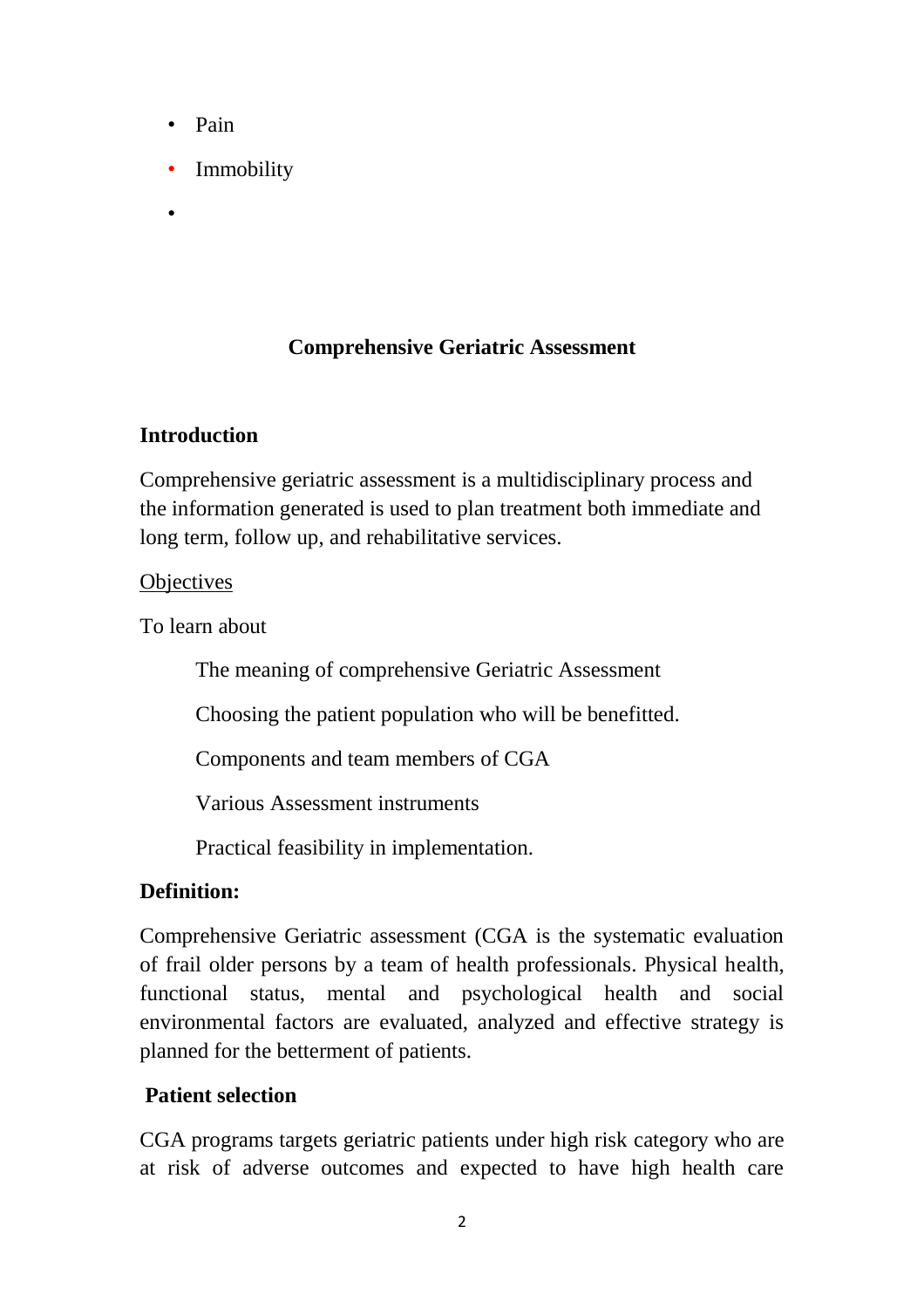utilization. It should not be done in older patients who are too fit or too sick.

### **Some examples of patients who need CGA are:**

- a) Frail elderly above 75,
- b) 65+ with multiple chronic conditions and polypharmacy,
- c) Recent onset reported functional decline,
- d) Presenting with Geriatric syndromes,

e) Detecting a new disability/ risk for developing a disability- e.g. High BP, vertebral fracture noticed in a routine X- Ray.

It can be done in any OPD setting using one of the many screening tools. A simple screening tool which is less time consuming should be tried.

| <b>PROBLEM</b> | <b>SCREENING MEASURE</b>                                                                                                                                                                             | <b>Positive Screen</b>                                                                   |
|----------------|------------------------------------------------------------------------------------------------------------------------------------------------------------------------------------------------------|------------------------------------------------------------------------------------------|
| <b>Vision</b>  | Do you have difficulty<br>driving, or watching<br>television,<br>or reading, or doing any of<br>your daily activities<br>because of<br>your eyesight?"<br><b>Test each eye with Snellen</b><br>chart | Yes to question<br>and inability to<br>read greater than<br>$20/40$ on<br>Snellen chart. |
| <b>Hearing</b> | Whisper test may be used.<br><b>Stand behind a patient</b><br>and test one ear at a time.<br>Whisper 3 to 6 random<br>numbers from 2 feet<br>distance.                                               | If the patient can<br>repeat 50% of<br>numbers<br>correctly then it<br>is considered ok. |
| Leg mobility   | Time the patient after<br>asking:<br>"Rise from the chair. Walk<br>20 feet briskly, turn, walk<br>back<br>to the chair and sit down."                                                                | <b>Unable to</b><br>complete task in<br>$15s$ .                                          |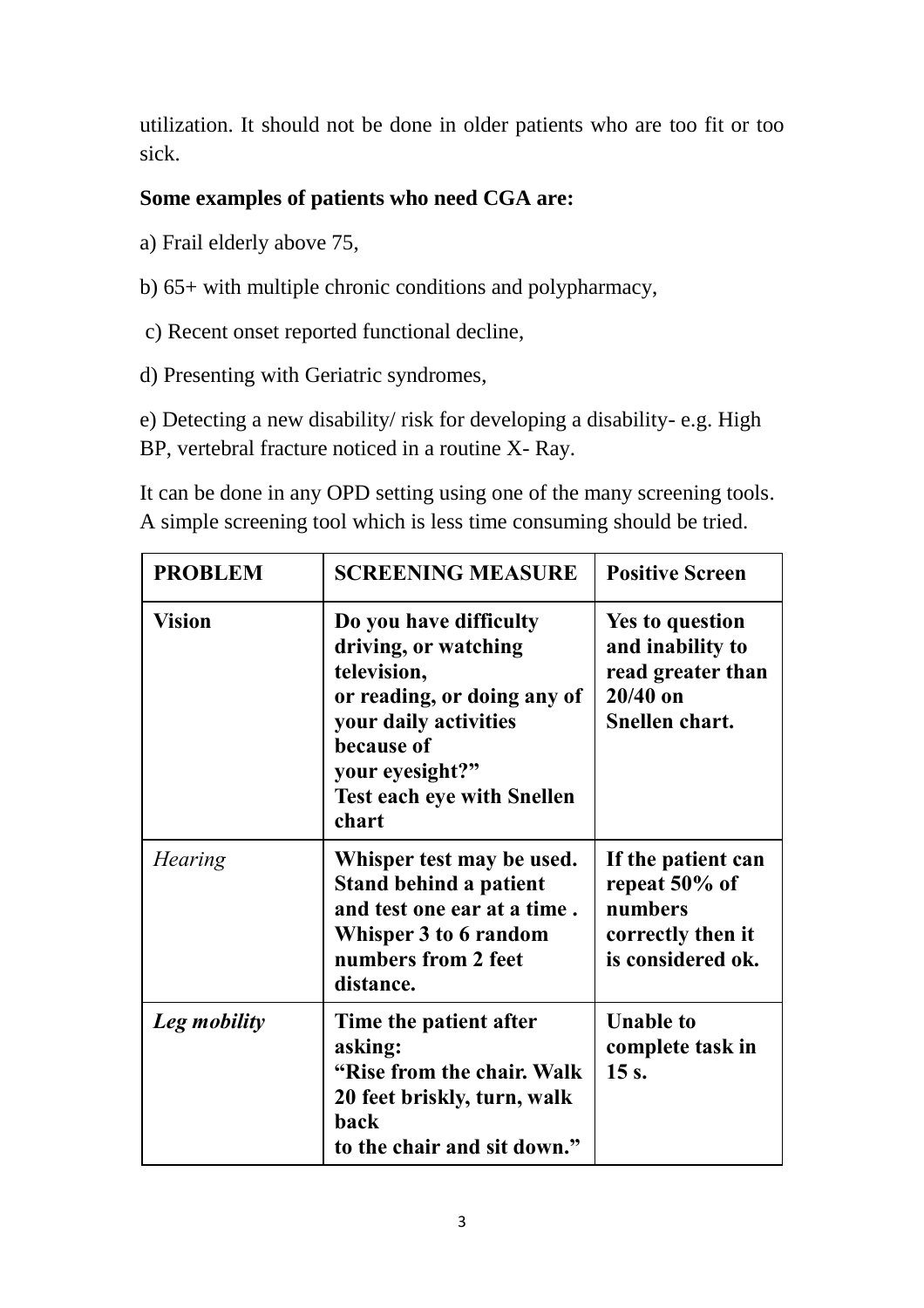| <b>PROBLEM</b>                        | <b>SCREENING MEASURE</b>                                                                                                                                                                                                                                                                                                                                                                                                                              | <b>Positive Screen</b>                                                       |
|---------------------------------------|-------------------------------------------------------------------------------------------------------------------------------------------------------------------------------------------------------------------------------------------------------------------------------------------------------------------------------------------------------------------------------------------------------------------------------------------------------|------------------------------------------------------------------------------|
| <b>Urinary</b><br><i>incontinence</i> | "In the last year, have you<br>ever lost your urine and<br>gotten wet?"-If yes, then<br>ask:<br>"Have you lost urine on at<br>least 6 separate days?"                                                                                                                                                                                                                                                                                                 | <b>Yes to both</b><br>questions.                                             |
| Nutrition/weight<br>loss              | "Have you lost 10 lbs over<br>the past 6 months without<br>trying to do so?<br>Weigh the patient.                                                                                                                                                                                                                                                                                                                                                     | <b>Yes to the</b><br>question or<br>weight<br>$100$ lb.                      |
| <b>Memory</b>                         | Three-item recall.                                                                                                                                                                                                                                                                                                                                                                                                                                    | <b>Unable to</b><br>remember all<br>three<br><b>Items after 1</b><br>minute. |
| <b>Depression</b>                     | Ask: "Do you often feel<br>sad or depressed?"                                                                                                                                                                                                                                                                                                                                                                                                         | Yes to the<br>question                                                       |
| <b>Physical</b><br>disability         | <b>Six questions:</b><br>" do strenuous<br>activities such as fast<br>walking or<br>bicycling?"<br>" do heavy work<br>around the house such as<br>washing<br>windows, walls, or<br>floors?"<br>" go shopping for<br>groceries or clothes?"<br>" get to places out of<br>walking distance?"<br>" bathe, either a sponge<br>bath, tub bath, or<br>shower?"<br>" dress, such as putting<br>on a shirt, buttoning and<br>zipping, or putting on<br>shoes? | No to any of the<br>questions.                                               |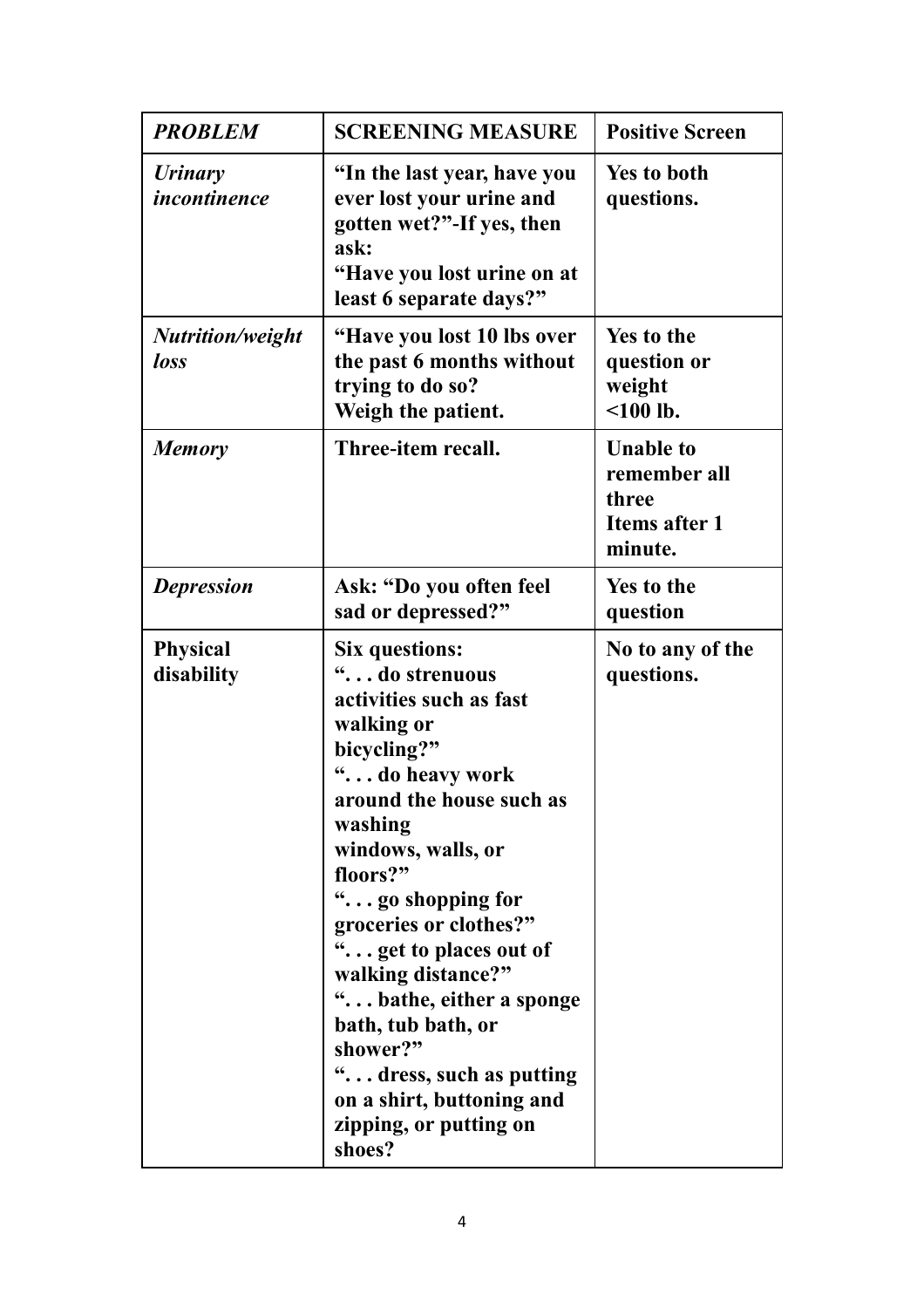# Consequences of malnutrition in the elderly

Weight loss

Psychological impacts

**Impaired** immune response

Vitamin and mineral deficiency

Increased risk of infection

Delayed recovery from illness and infection

Reduced respiratory and cardiac muscle function

Muscle wasting Decreased mobility

Impaired ability to perform daily tasks

Increased risk of falls and fractures

**Impaired wound healing** 

Decreased QOL

Greater risk of mortality

Increased risk of wound infection and pressure sores

Higher risk of thromboembolism, heart failure and hypothermia

#### **Team members**

Core members of the team are the physicians, a nurse and a social worker. The other members are variety of rehabilitation therapists (physical, occupational, speech), psychiatrists, psychologists, and health specialists according to the patient need.

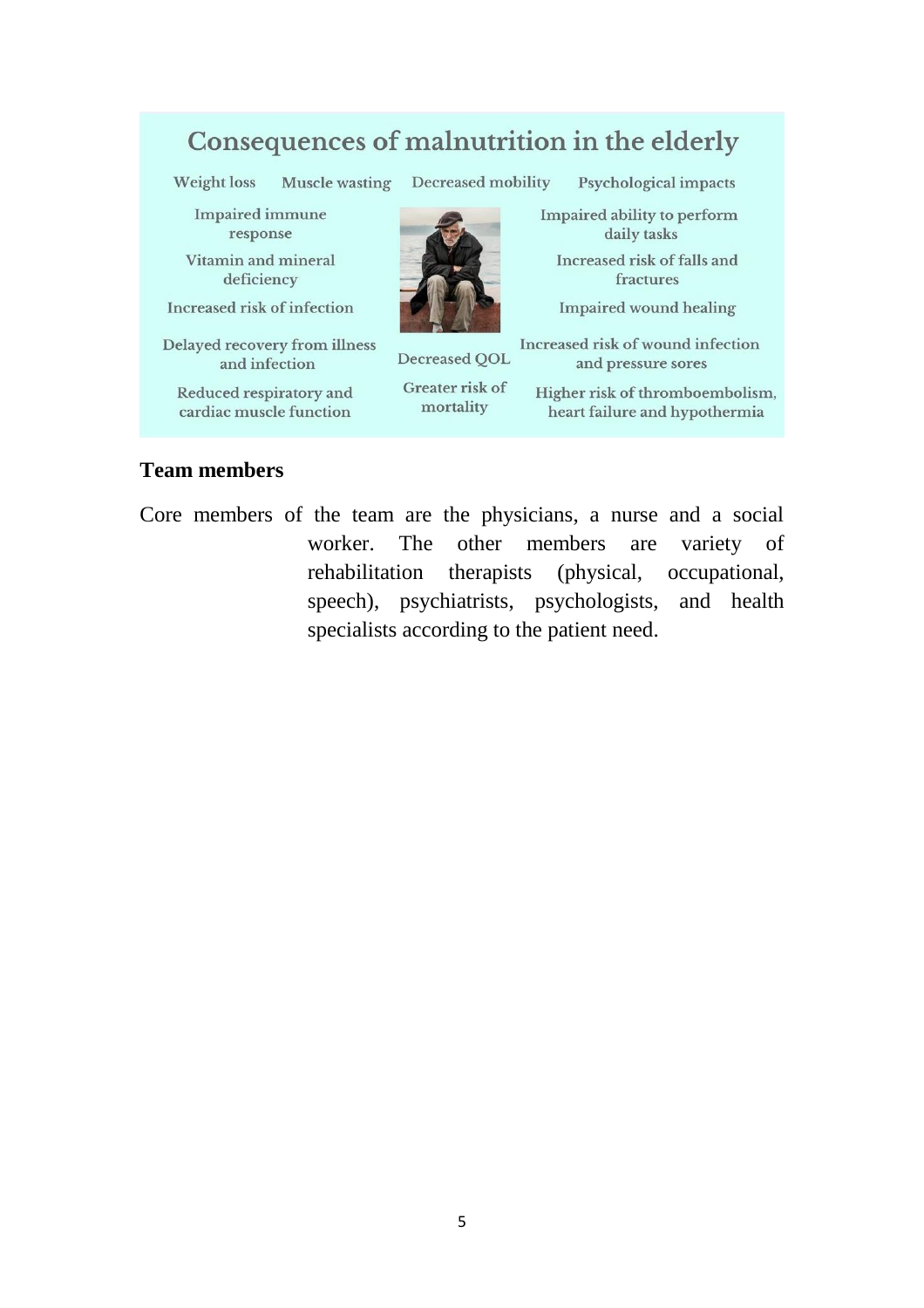

#### **Key messages**

1. CGA should be the part and parcel of Geriatric assessment of elderly at risk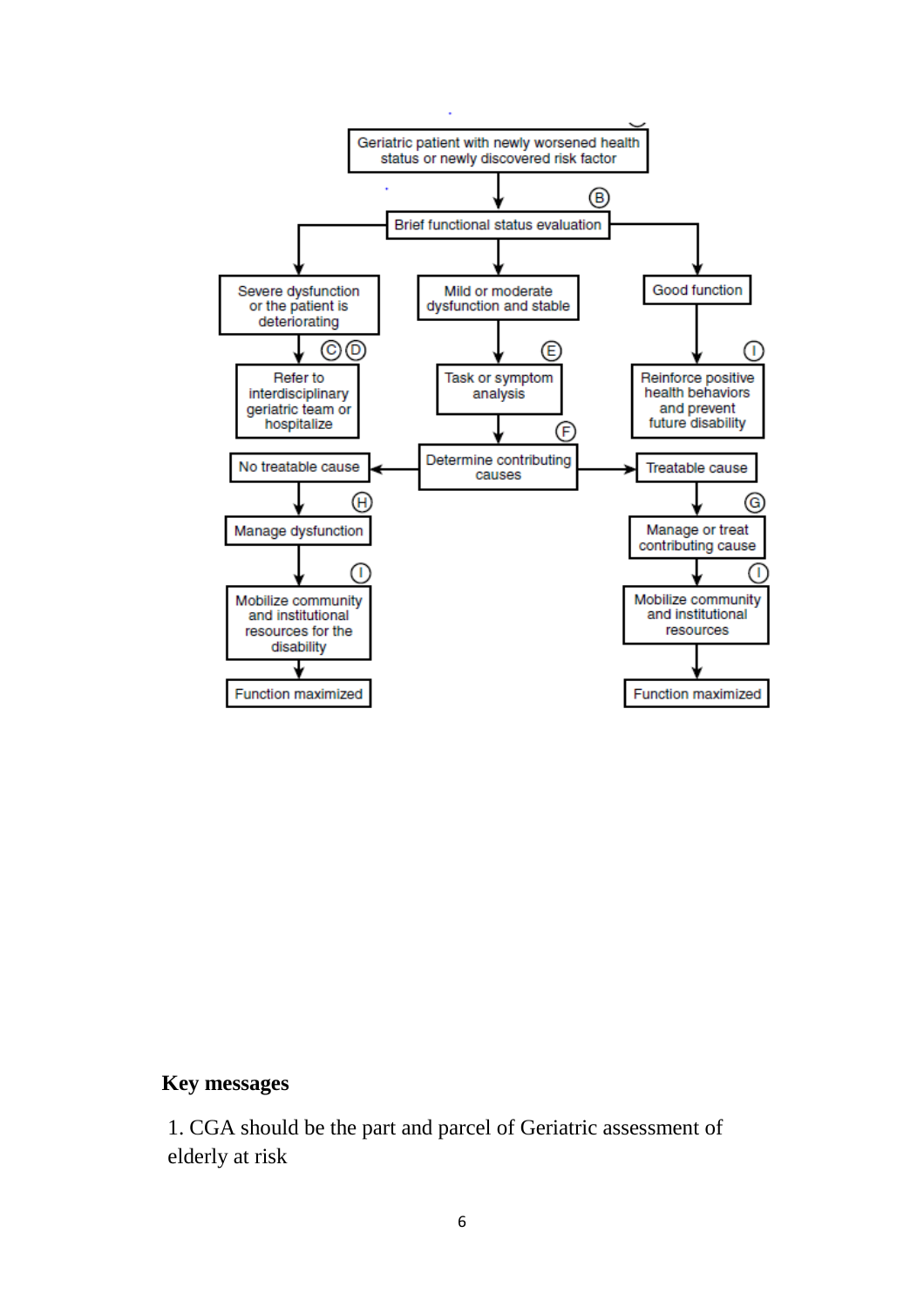2. It is a multidisciplinary process with the physician and nurse playing an important role.

3. Patient selection, assessment of various components, interpretation of results and implementation of recommendations is the important duties of the physician in charge.

4. Involvement and coordination of health care professionals, social workers and care givers are necessary.

#### **DELIRIUM IN ELDERLY**

#### **Introduction**

"Delirium" is one of the geriatric syndromes. It is acute change in attention and cognition and when recognized early it is a preventable cause of morbidity and mortality in elderly.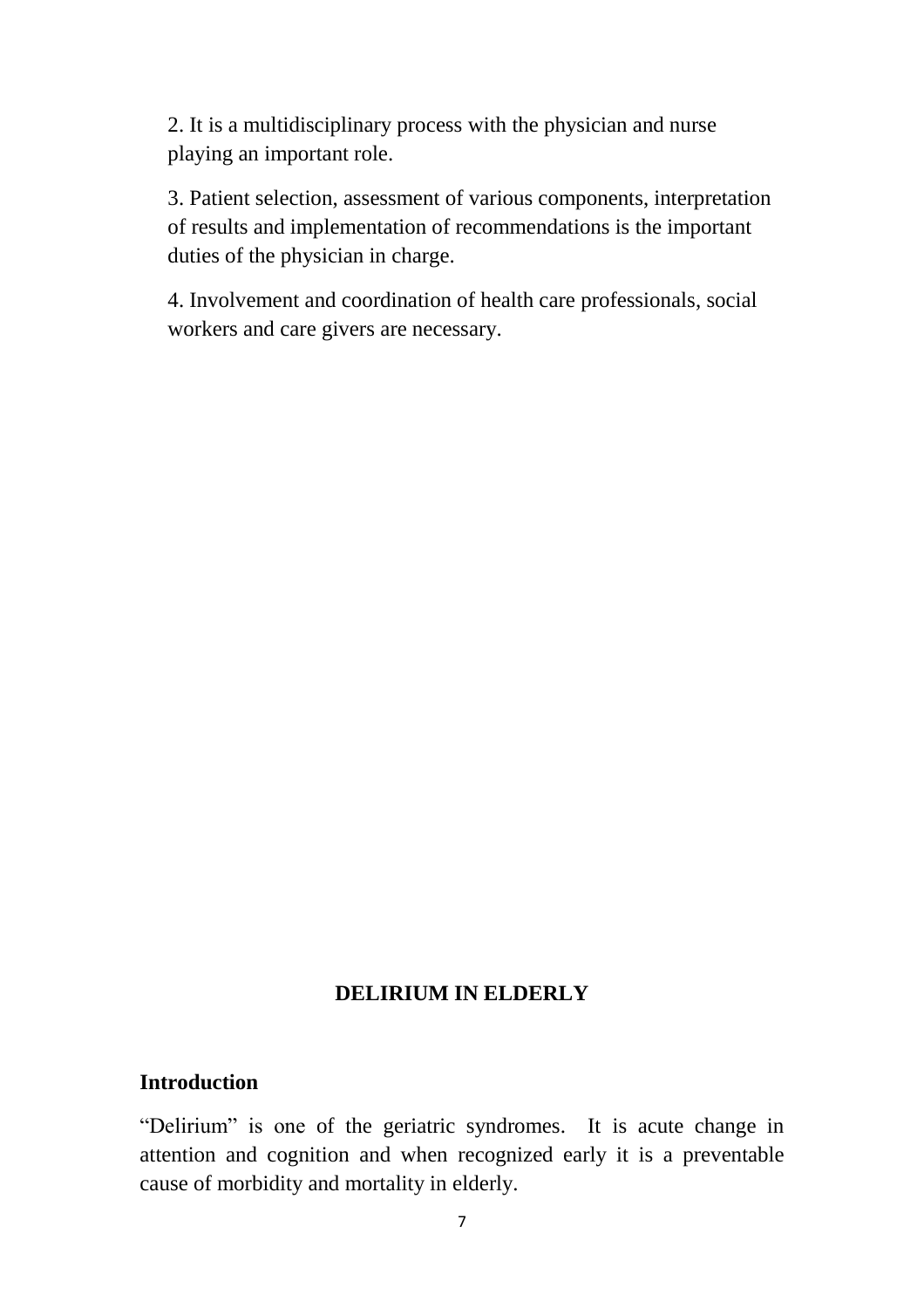While it usually occurs in hospital setting, it may also occur in community dwelling elders. It has a dramatic presentation and is stressful event for the care givers who find it difficult to understand, what has happened to the patient, therefore it is important for the health care provider to understand and identify those factors which can be corrected at the PHC.

### **Learning Objectives**

Upon completion of this chapter student should be able to:

- Recognize and assess Delirium
- Identify the predisposing and precipitating factors
- Formulate a targeted treatment and minimize unnecessary pharmacological and physical restraints
- Refer patients with unexplainable problems urgently to a higher centre

### **Diagnostic Criteria for Delirium**

Diagnostic And Statistical Manual (DSM – IV) criteria are the gold standard for diagnosing Delirium. This requires the following features to be present:

- Disturbance in consciousness ( i.e. reduced awareness of the environment ) with impaired ability to focus, sustain or shift attention
- A change in cognition ( memory deficit, disorientation or language disturbance ) and perceptual disturbance that cannot be explained by pre-existing dementia
- The disturbance develops over short period of time and fluctuates over 24 hours
- Evidence from history, physical examination or lab investigations to underlying organic cause or a medical condition or drugs

The most widely used scale for assessing Delirium is the Confusion Assessment Method (CAM). This requires acute onset of impaired cognition and fluctuating course, impaired attention and either disturbance in consciousness or disorganized thinking.*CAM TABLE*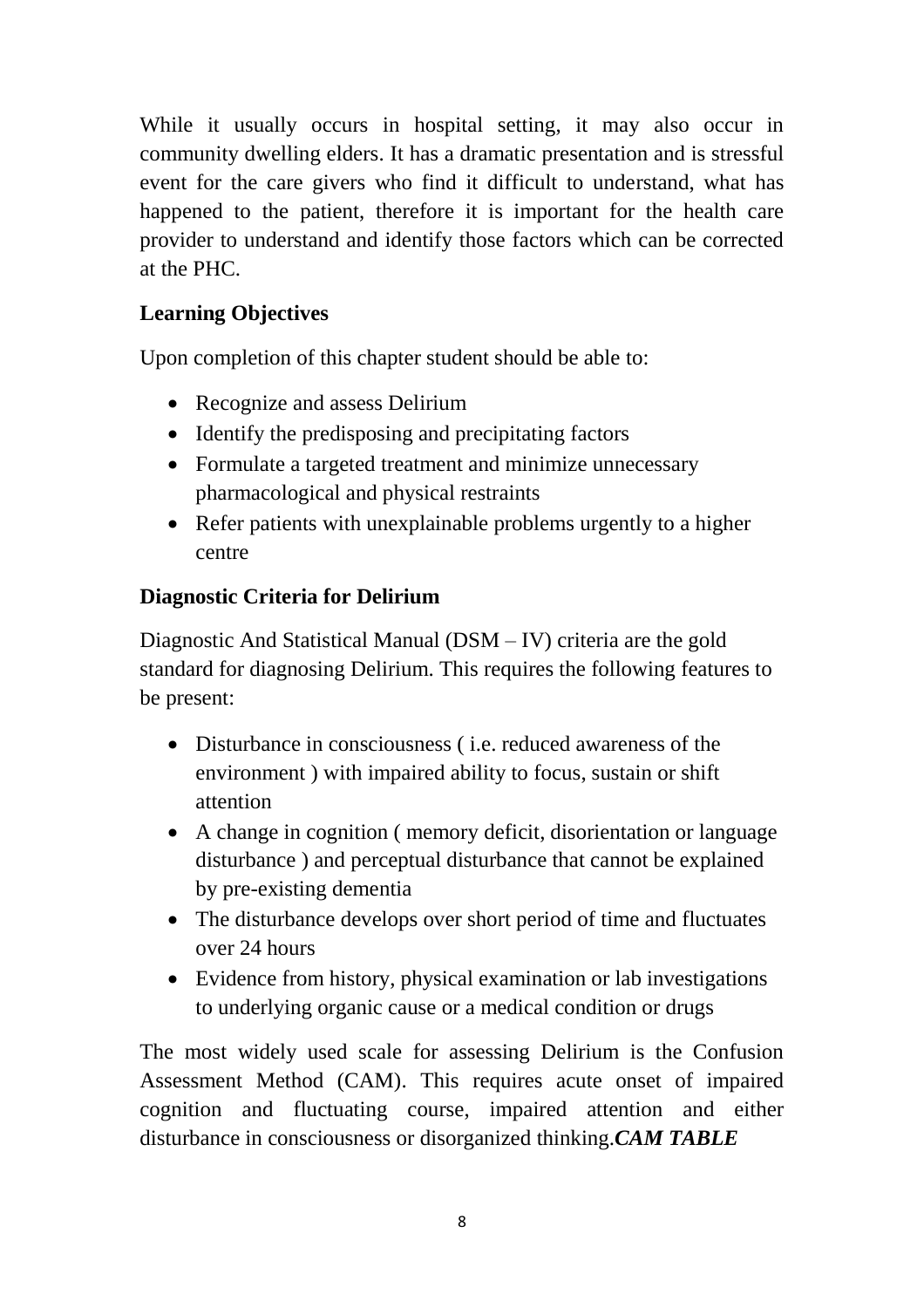They may be a rapid deterioration of consciousness and the patient will keep shifting his focus and will be unable to maintain attention. There may be rumbling incoherent speech, disorientation, hallucinations and some gaps in memory and these symptoms may not be explained by dementia.

It usually occurs in patients who have been hospitalized.

## **Types of Delirium**

**Hyperactive Delirium:** the patient is hyper alert, increased vigilance with hallucinations. The prototype of this form of Delirium is Alcohol withdrawal and it's easily recognizable

**Hypoactive Delirium:** the patient is withdrawn, sleepy with reduced activity. Since this can be easily missed, leads to delay in diagnosis and bad prognosis

**Mixed type:** patient fluctuates between hyper and hypoactive forms

### **Predisposing Factors / Vulnerability**

- Advanced age
- Alcohol withdrawal
- Baseline cognitive impairment
- Sensory impairments
- Multiple co-morbidities
- Taking more than 4 prescription or non-prescription medications
- Depression
- Low social support

### **Precipitating factors / Insults**

- Addition of new drug
- Admission in acute care
- Major surgery
- Sleep deprivation
- Infections
- Electrolyte imbalance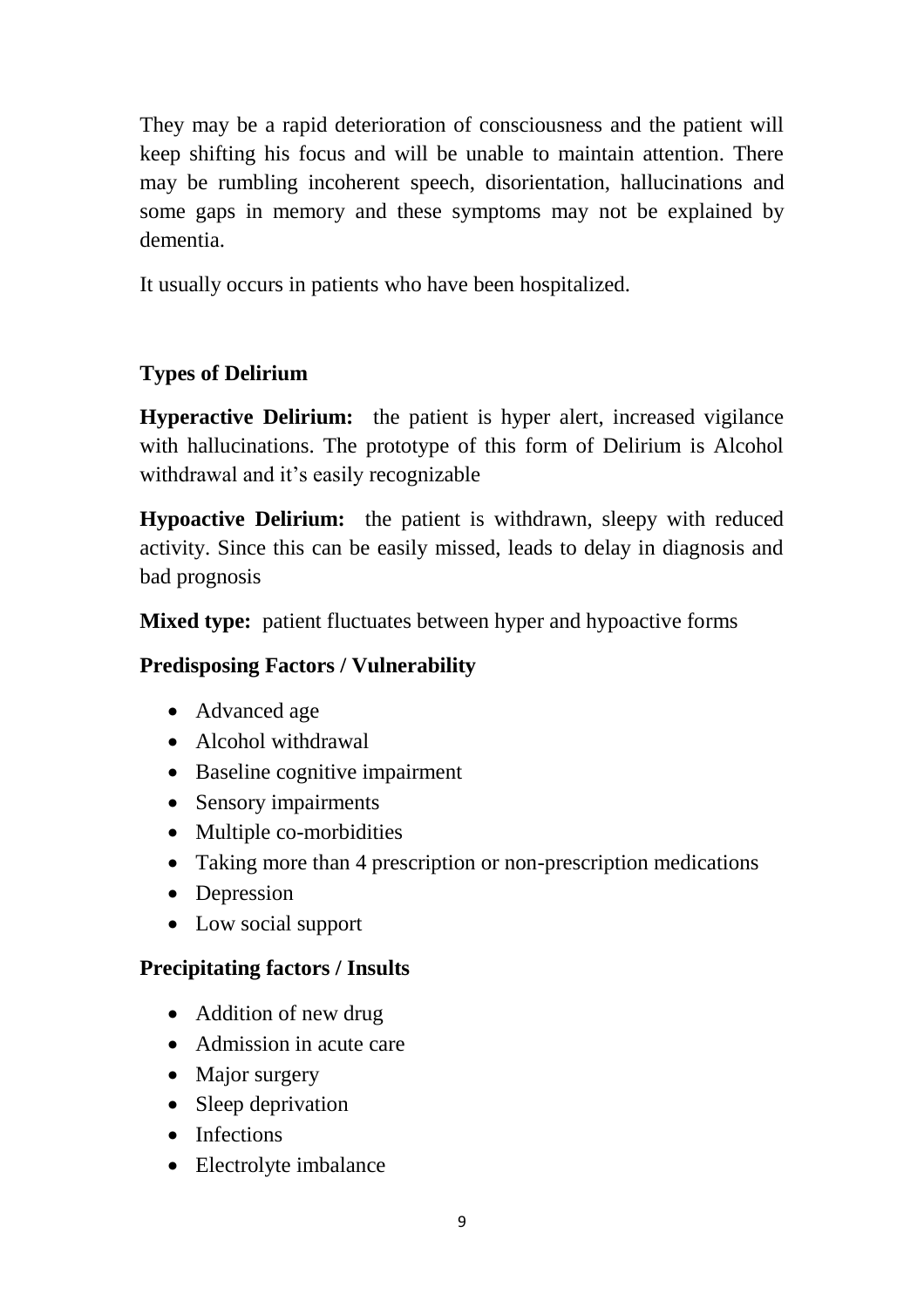• Physical restraints

### **Drugs**

Drugs are the important precipitants of Acute confusional state. Although many drug groups are implicated, the following are most important:

- Sedative Hypnotics
- Narcotics
- H<sub>2</sub> blockers
- Drugs with anti-cholinergic effects
- Anti-epileptics

## **Evaluation**

History: should be obtained from reliable informant. Focussed history regarding underlying comorbidities, previous hospitalizations, drug abuse, and particularly prescription, non-prescription and OTC medications should be sought

## **Physical examination:**

- Vitals –including O2 saturation
- **Respiratory system:** look for evidence of Pneumonia, Pleural Effusion
- **Cardiovascular System:** look for arrhythmias, signs of Infective endocarditis and Congestive Cardiac failure
- **Abdomen:** look for signs of occult infection, bladder obstruction , loaded colon and an acute abdomen
- **Nervous System:** focal neurological signs and those of meningeal irritation

### **Laboratory Investigations**

- Investigations to rule out infection, metabolic and electrolyte abnormalities
- Serum cortisol, Vitamin B12, Thyroid profile
- ECG and Chest X ray to rule out cardiac and respiratory abnormalities
- Imaging studies of Brain for evidence of organic brain damage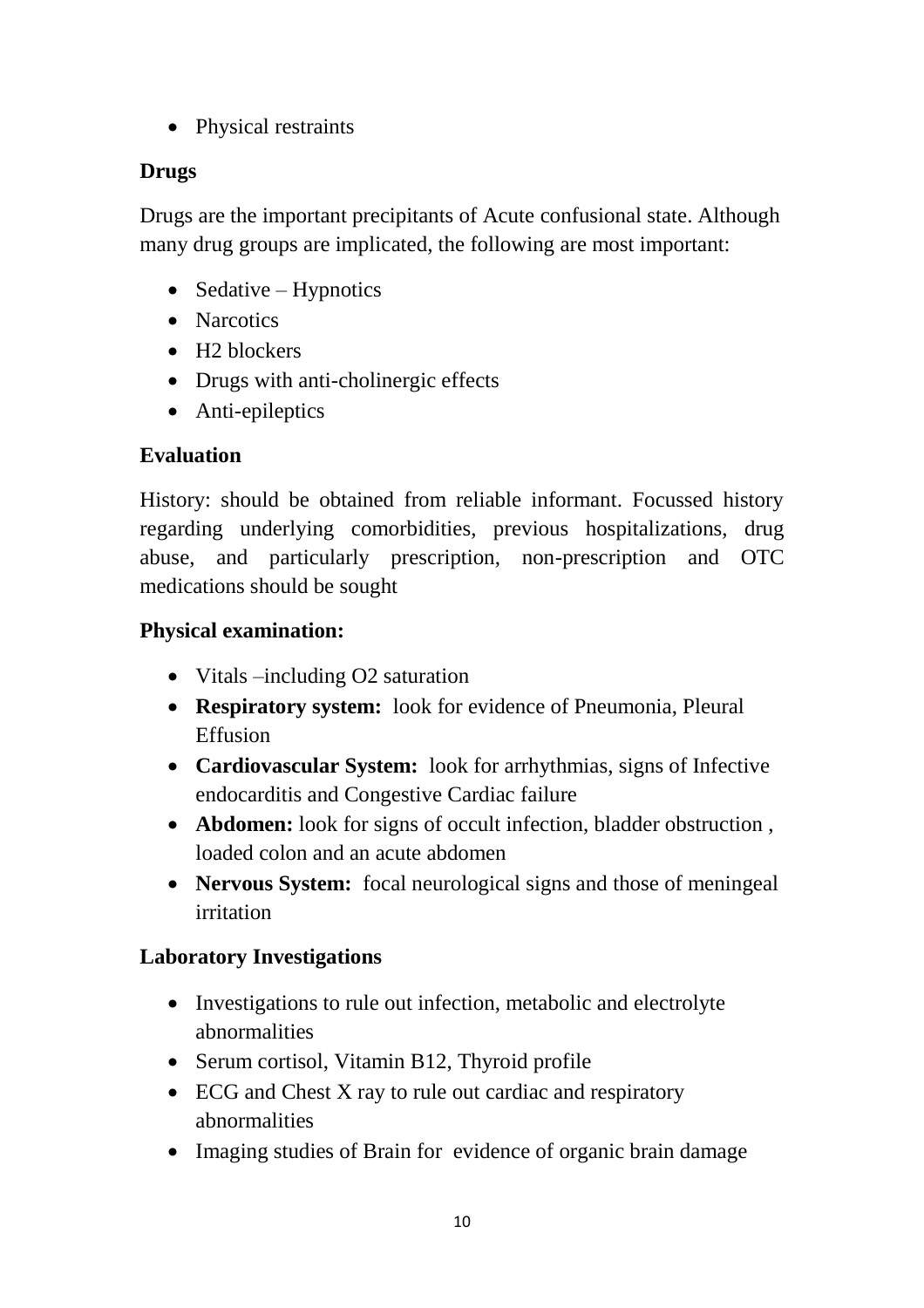### **Differential Diagnosis**

Delirium should be differentiated from similar conditions like Acute Psychosis, Dementia and Depression. A careful history regarding onset, progression and associated perceptual abnormalities will help to arrive at diagnosis.

### **Management**

### **Non – Pharmacological Measures**

- P Protocol for sleep
- R Replenish fluids or recognise volume depletion
- $E Ear$  aids
- V Visual aids
- E Exercise or early ambulation
- N Name place, person (frequent reorientation to time, place and person)
- T Taper unwanted and culprit drugs

### **Identify precipitants**

### **Pharmacological treatment**

Haloperidol is the drug of choice. It should be used in lowest possible dose (patient should be awake but manageable). It may be given in the dose of 1.25 to 2.5 mg IM. Sedatives (Diazepam)are not indicated routinely.

### **Key messages**

- Delirium is an important preventable geriatric syndrome
- Cause is multifactorial with predisposing and precipitating factors
- Drugs are important precipitants
- Non pharmacological methods should be tried first

### **References**

- 1. Hazard's Geriatric Medicine and Gerontology  $-6<sup>th</sup>$  edition
- 2. Harrison's principles of Internal Medicine  $-19<sup>th</sup>$  edition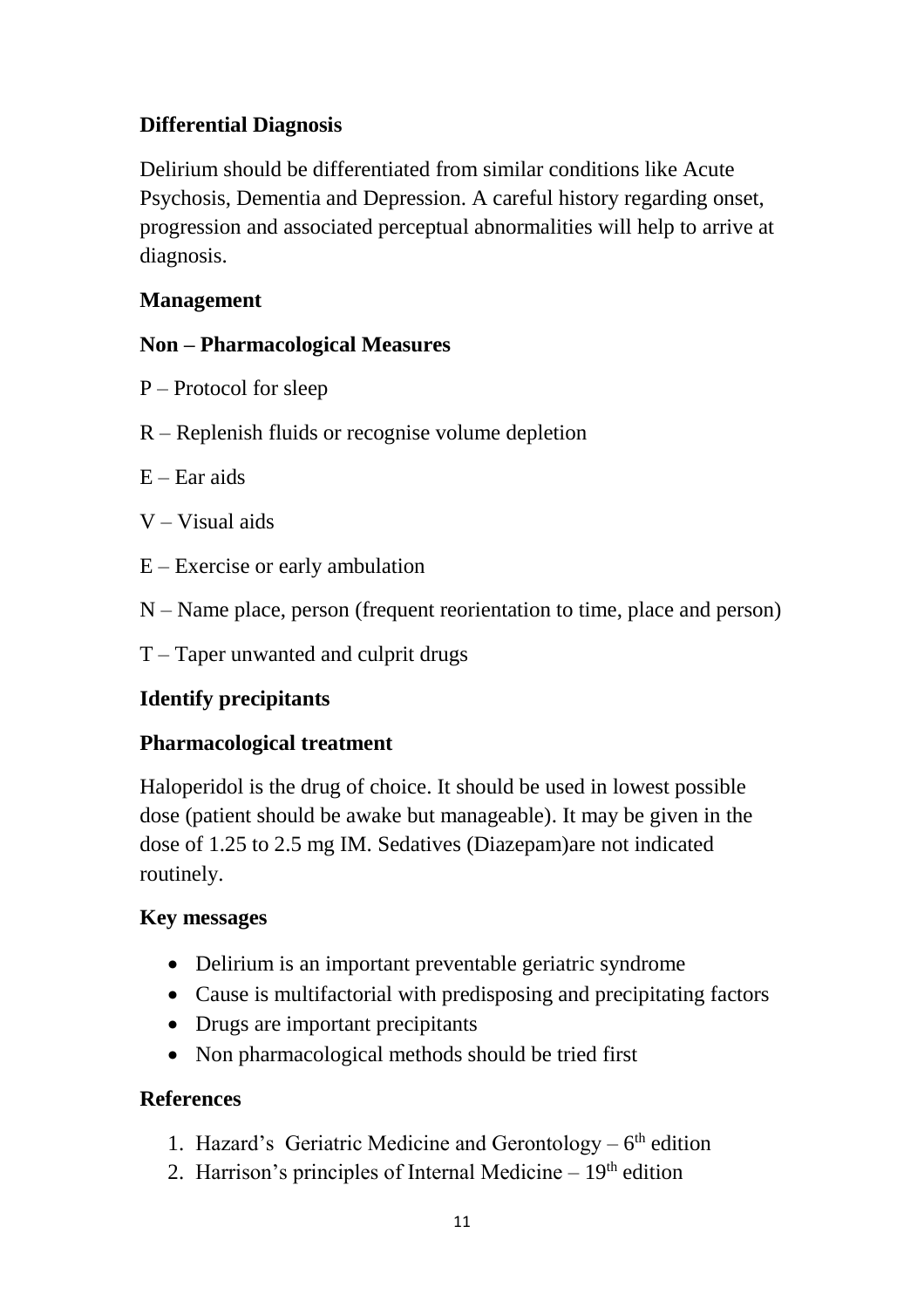3. Geriatrics Current Diagnosis and Treatment  $-$  Lange  $-2<sup>nd</sup>$  edition

#### **FALLS**

Definition: - A Fall is an unintended change in posture in which the participant comes to rest on the ground or lower level that are not caused by loss of consciousness, stroke, seizure or over whelming forces.

#### LEARING OBJECTIVES

At the end of the chapter, the medical officer will understand that falls

- 1. Fall are a common cause of morbidity and mortality
- 2. Causes of falls are multi factorial.
- 3. Screening tests are available to predict the risk of fall.
- 4. Targeted multi factorial interventions are necessary to prevent falls.

Above 10% of people who fall sustain serious injuries like hip fractures, fractures at other sites, head injuries and serious internal injury.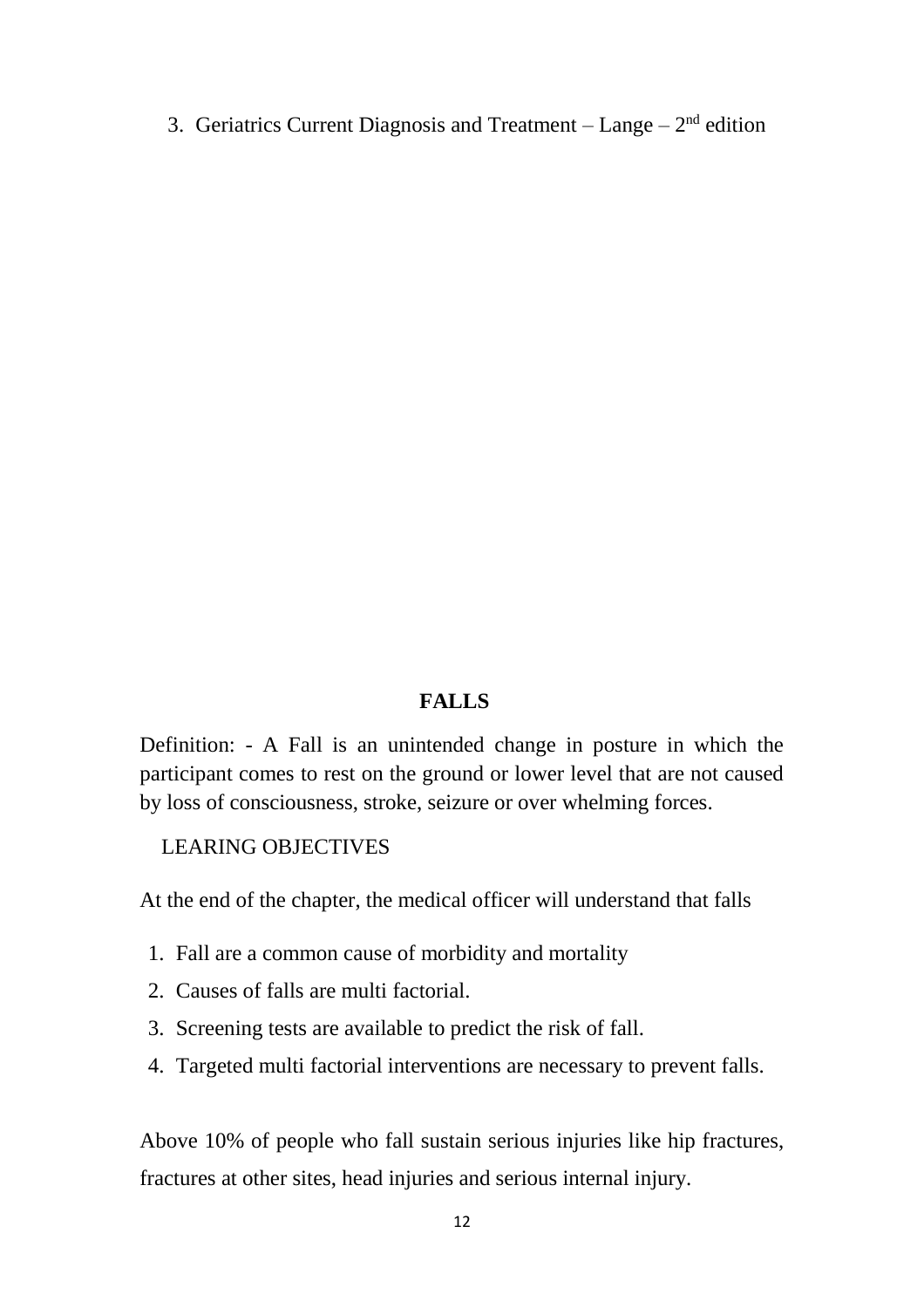Post fall syndrome is a serious consequence of fall where an individual develops fear of falling after experiencing a fall, with an impact of on the persons social life, confidence to live independently and results in immobilization and de-conditioning.

### **ETIOLOGY**

Falls is multifactorial. They may be Intrinsic/ extrinsic/ situational Intrinsic factors

- 1. Problems in vision, hearing , proprioception,
- 2. Cardiac conditions like orthostatic hypotension, syncope, carotid sinus hyper sensitivity.
- Assessment of Fall Street, and the Fall Street of Fall Street of Fall Street of Fall Street of Fall Street of Ta 3. Neurological disease Parkinsonism Stroke Dementia 4. Musculoskeletal: Arthritis, Lower limb muscle weakness Foot problems 5. Acute illness
- 6. Medications- Sedative and hypnotics

Extrinsic factors:

- 1. Poor lighting
- 2. Unsafe floor
- 3. Staircase
- 4. Slippery bath floor
- 5. Crowded walk ways
- 6. Crowded furniture
- 7. Un safe kitchen

- 1. History with regard to fall
- 2. Physical examination

Assessment includes

### **HISTORY**

Pneumonic SPLATT is useful for recalling fall circumstances.

S – Symptoms that occurred immediately prior to fall or with the fall episode

- P History of previous fall
- $L -$ Location of fall
- $A -$ Activity at the time of fall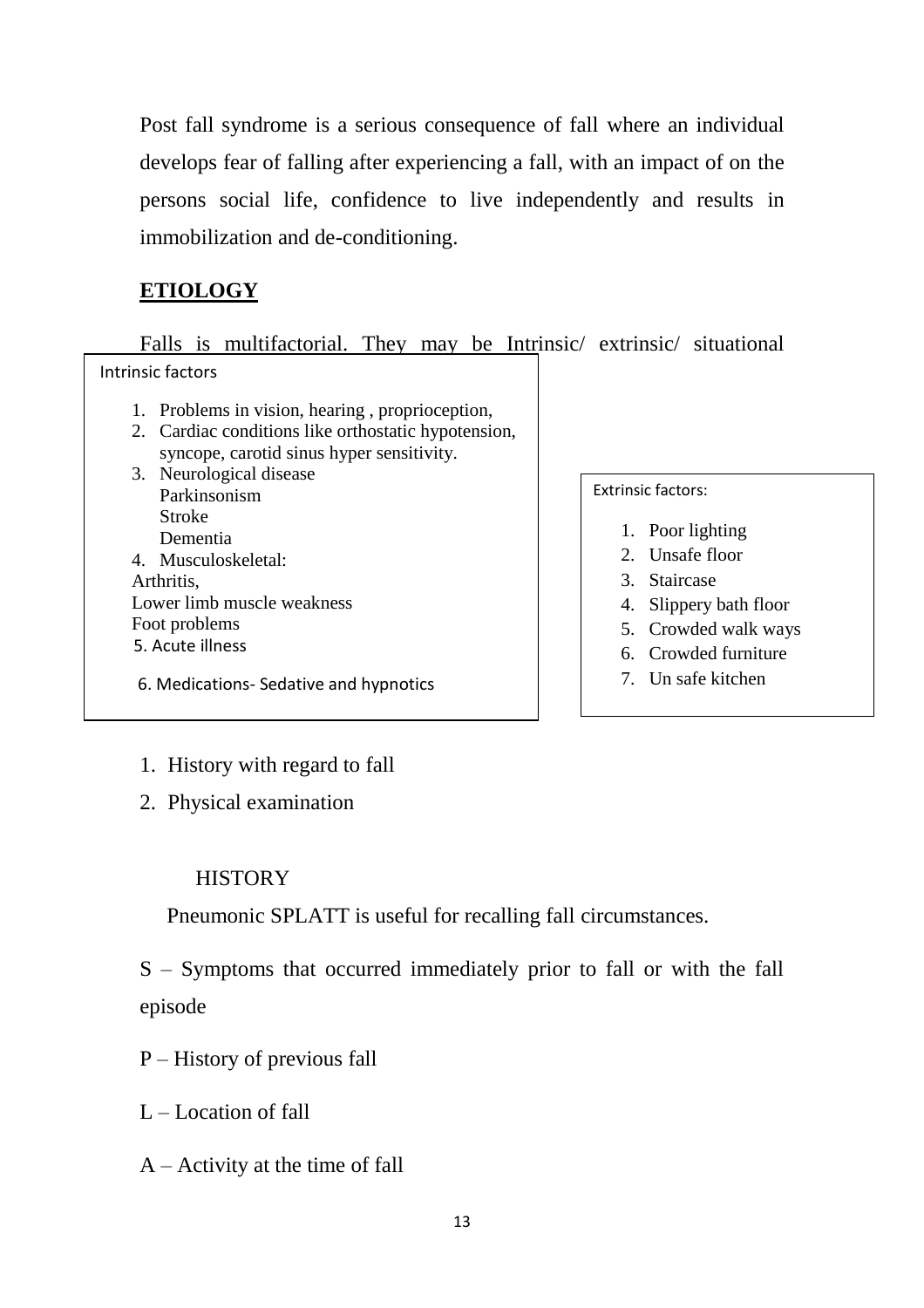$T -$ Timing of fall

T – Trauma resulting from fall

#### **Physical examination and assessment:-**

Comprehensive Geriatric Assessment should be done in these patients

a. Cardiovascular assessment including evaluation of heart rate, rhythm, postural hypotension, pulse, and BP .

b. Emergency evaluation of old persons with injurious fall warrants xray and other imaging studies.

c. Assessment of home environment should be done by home safety checklist

d. Review of medications with regard to newly started drugs or those for which the dose has been increased recently should be enquired.

### SCREENING TEST

The following are the simple tests of functional mobility to assess gait and balance. These tests are simple can be done in outpatient setting and takes less time. They identify the subjects at potential risk of falls, for whom active interventions like exercises for improving muscle strength and balance can be advised to prevent a fall or prevent a future fall in a recurrent faller.

### **Timed up and Go test (TUG):**

Where patient is made to sit in a chair without arms and the time taken to rise from chair, walk a distance of 3 meters up and down i.e., 6 meters in total is calculated.

#### **Gait speed:**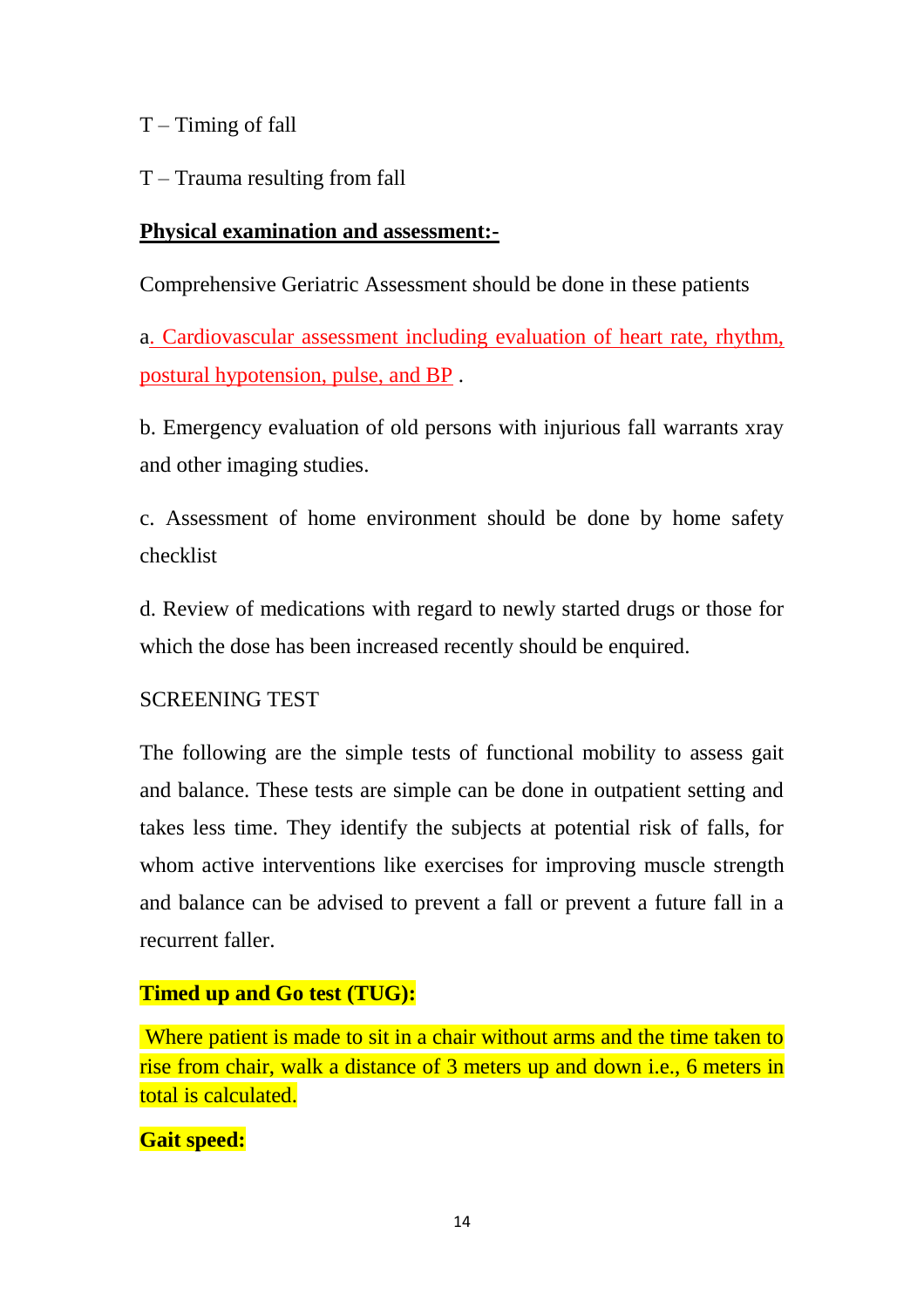Time taken for the patient to walk 10 m distance is calculated If TUG is more than 15 sec and gait speed for 10 meters distance is more than 13 sec, it predicts recurrent falls risk.

#### **Interventions include**

1) Strengthening exercises

High intensity muscle specific lower extremity exercises, improves strength, walking speed and other physical measures.

2) Endurance

Endurance training can be done as an individual or group basis

The most effective fall prevention programme requires coordination of several healthcare professionals like Geriatric physician, physiotherapist, occupational therapist, home nurses etc to assess and manage individuals who are at risk of fall.

#### Key points

- a) Fall is an unintentional change in position
- b) Falls cause high morbidity and mortality
- c) Many falls are under reported and etiology of most falls are multifactorial
- d) Simple tests can identify patients at risk for falling
- e) Simple targeted interventions may reduce the occurrence of falls

### **Frailty**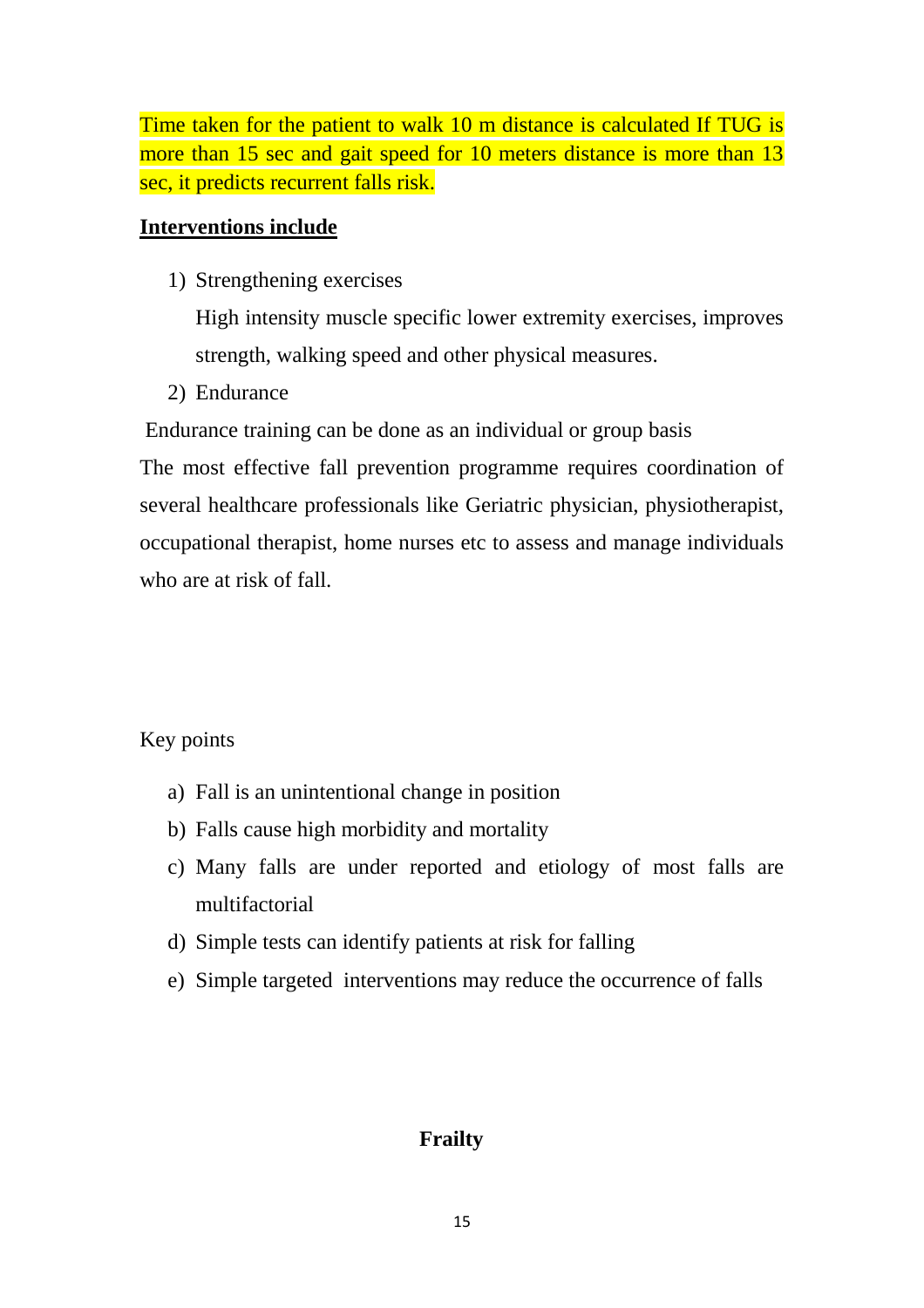### **Introduction**

Frailty can be defined as generalized decreased in functional capacity, which results in increase in vulnerability towards internal and external stressor.

Learning objectives

Upon completion of the module the trainer should be able to

- 1. Understand the concept of frailty
- 2. Identify the markers of frailty
- 3. Start intervention at the stage of pre-frailty
- 4. Understand the importance of exercise and nutrition

In geriatric medicine the concept of frailty is important for several reasons

- 1. Prevalence of frailty is high with estimates ranging from 30- 40% in those aged 85 yrs and older.
- 2. Frail older adults are at a higher risk for a number of adverse health outcomes, including disability, dependency, institutionalization, falls, injuries and mortality.
- 3. They are in high need of healthcare and informal support services as well as long term care.

Clinical features:-

Dr. Linda Fried proposed operational model of frailty as:-

- 1. Low Grip strength
- 2. Slow Walk time
- 3. Self reported exhaustion
- 4. Decreased physical activity
- 5. Unintentional Weight loss >10 pounds in one year

Scores :

1-3 prefrail

>3 frail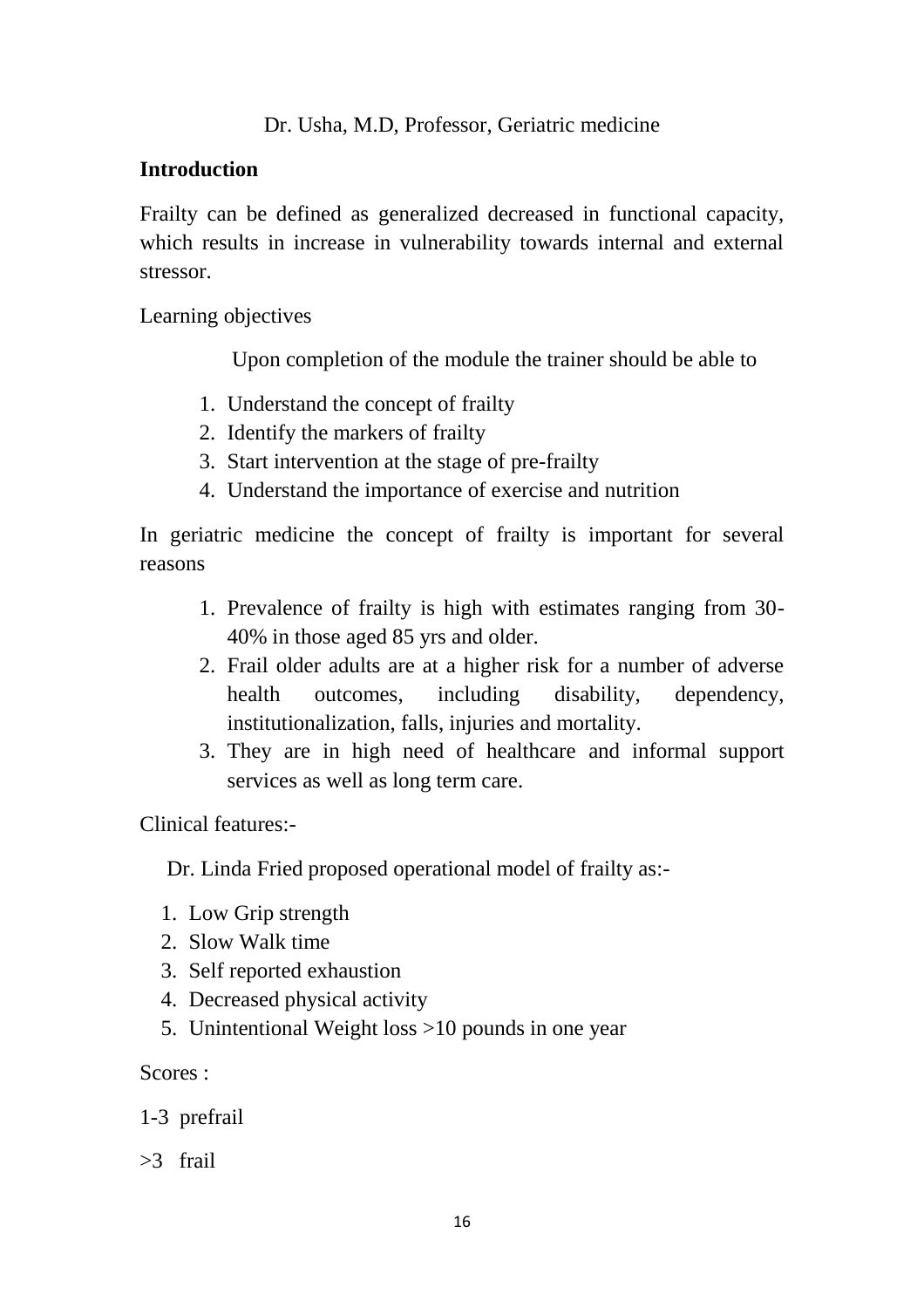1. Grip strength

Grip strength can be measured by handheld dynamometer. The cut off for maximum grip strength (in any hand) in >70 years for male were 15and for females were 6 in Kg, respectively Indian population.

2. Gait speed

Defined in Indian population as <0.6 m/sec.

3. Exhaustion, assessed by two questions answered as

- Everything I did was on effort or I could not get going

4. Physical activity by questionnaire

Men (kcal/wk  $\langle 383 \rangle$ )

Women (kcal/wk <270)

5. Weight loss

Unintended weight loss of  $>10$  pounds in the past year

Most obvious physical expression of frailty is Sarcopeniai.e decrease in muscle mass and strength.

Sarcopenia is associated with

- a. Low testosterone, insulin, DHEAS, IGF-2
- b. Decreased immune function: decreased T cell proliferation and altered cytokine production
- c. Elevated pro inflammatory markers IL6, CRP, anemia, low micro nutrients (esp total carotenoids/ beta carotene/ leutin/ zeaxanthin)

Management

Evaluation is to identify frail individuals before adverse outcomes occur.

1. First approach is to identify secondary frailty resulting from disease

2. If disease has been ruled out as cause of frailty, goal should be to institute supportive intervention early.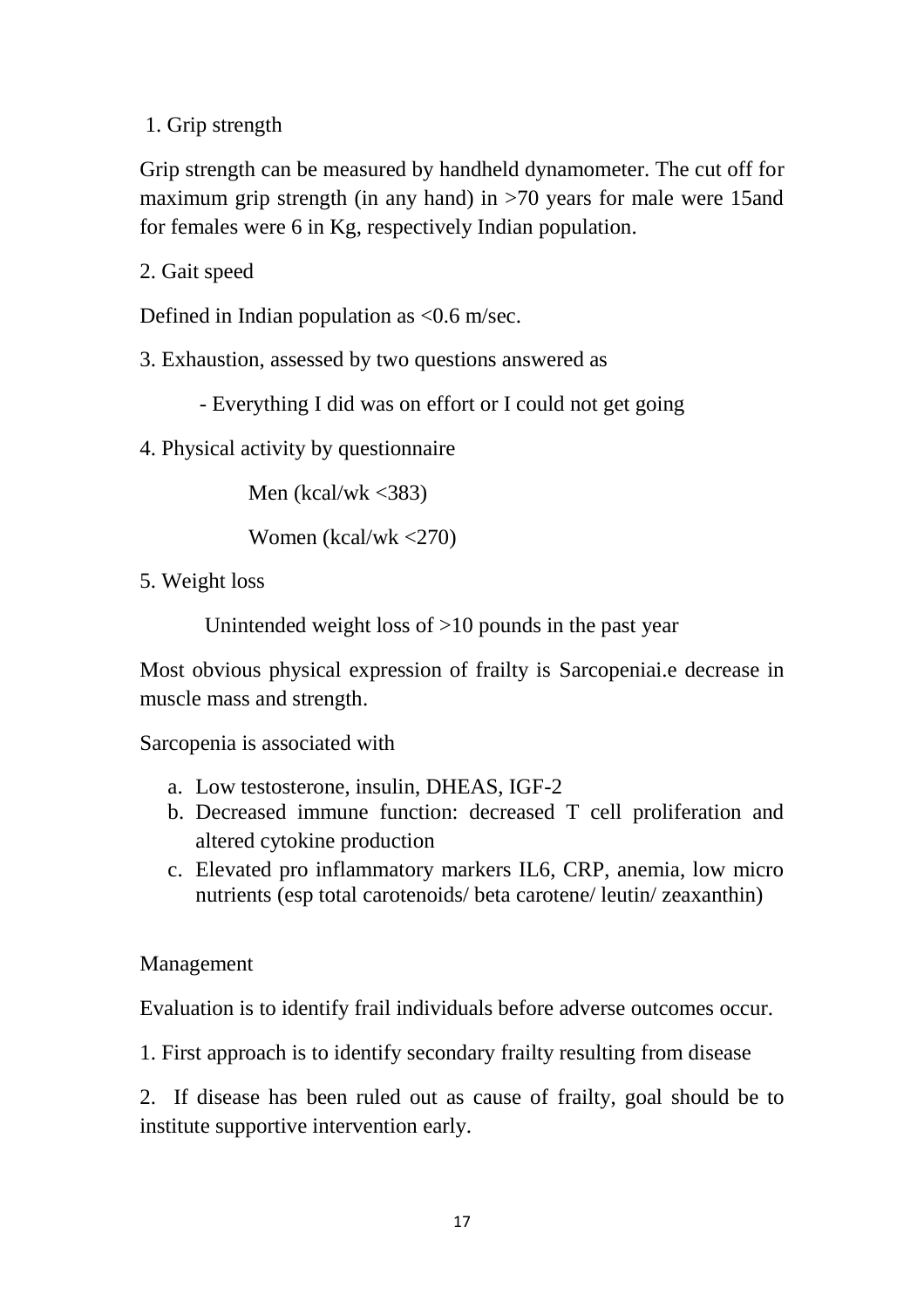Prescription should include

- a) Regular exercise of any form by physiotherapist.
- b) Nutritional supplements by dietician
- c) Prescription of Calcium and Vit D

Multimodal therapy of nutritional supplementation with physiotherapy as per endurance and health condition is required.

Referral indication

- a) It is essential to identify vulnerable frail individuals before adverse outcomes occur
- b) Identification of secondary frailty resulting from latent undertreated or end stage diseases like CCF can cause catabolic waste and weight loss
- c) Identify other conditions which cause wasting and responsive to therapy like diabetes, thyroid disease, tuberculosis, chronic infections, undiagnosed cancer, temporal arteritis, depression, psychosis.
- d) Evaluation should include factors which may exacerbate vulnerability to adverse outcomes of frailty like medication, hospitalization, surgery, and other stresses

Patients with the above mentioned conditions should be referred to a geriatric healthcare team for evaluation and further management.

Key points

- 1) Frailty is a predisability state
- 2) Causes of frailty are multifactorial
- 3) Early recognition and intervention can prevent adverse outcomes
- 4) Resistance exercise and good nutritional supplements are the corner stones in the management of primary frailty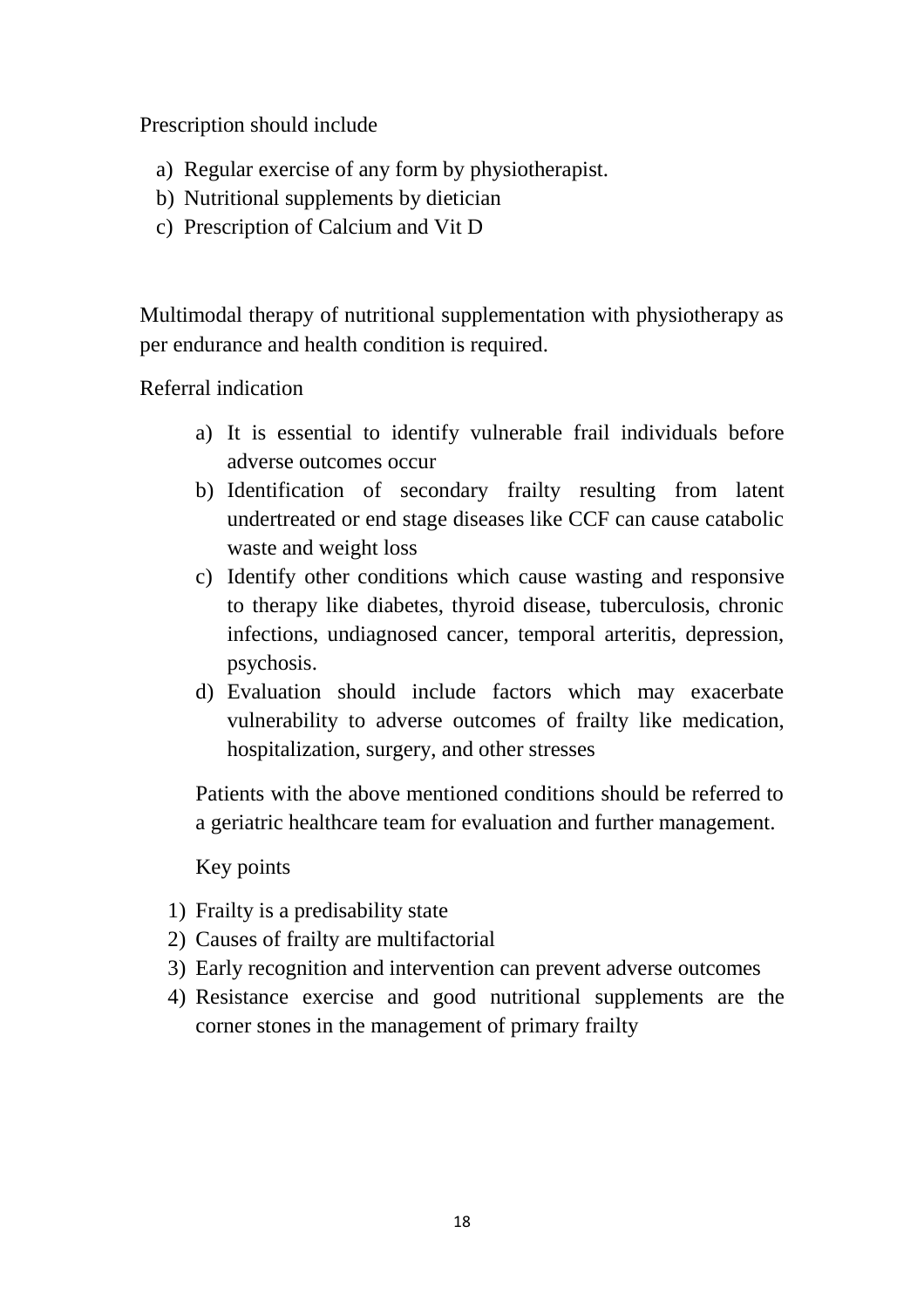### **MALNUTRITION IN ELDERLY**

### **INTRODUCTION**

Under nutrition and weight loss is a common problem in Elderly. Obesity is now becoming a recognized problem even in Elderly. Even in obese elderly, malnutrition is prevalent due to loss of lean body mass.

About 17% to 65% of hospitalized elderly suffer from malnutrition

## **LEARNING OBJECTIVES**

At the completion of this chapter, reader should be able to

- Recognize and assess malnutrition
- Look for the underlying and contributing causes
- Recognize the complications due to malnutrition
- Appropriately intervene to prevent and treat malnutrition

### **CAUSES OF MALNUTRITION**

- Poor dentition
- Decreased sense of smell and taste
- Social isolation
- Financial restraints
- Decreased accessibility to food
- Self-cooking made difficult due to arthritis and visual impairments
- Comorbidities contributing by decreasing appetite or digestion
- Poly- pharmacy interfering with nutrient intake, digestion and absorption
- Cognitive impairment
- Depression

### **ASSESSMENT OF MALNUTRITION**

**Physical examination:** look for pallor, glossitis, angular chelitis, dry brittle hair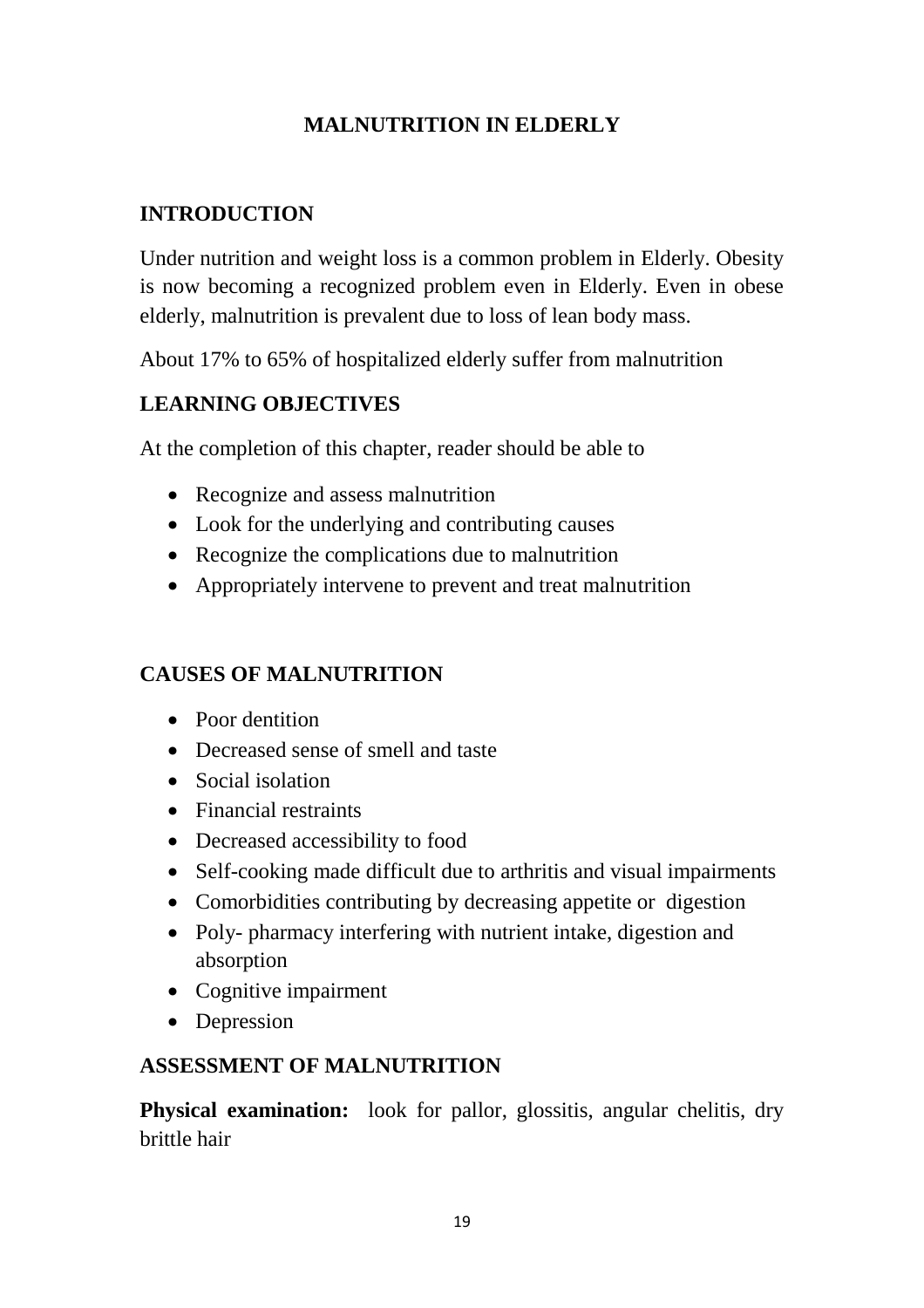**Anthropometric examination**: Body Mass Index may not be a good indicator since total body mass is mostly replaced by adipose tissue. Waist Hip ratio better predicts obesity than BMI.

**Mini Nutritional Assessment (MNA):** This can be used to screen for malnutrition. Score is given for weight loss, level of decrease in food intake, mobility, recent acute illness, Neuropsychological problems, and BMI.

**Lab investigations:** complete blood count, Blood urea, serum creatinine, Blood glucose, Thyroid profile all may give a clue to the underlying cause. Serum albumin may indicate the severity of malnutrition. Serum prealbumin indicates acute change in nutritional status.

Imaging studies can be done when there is a clue to underlying malignancy

## **COMPLICATIONS**

- Functional decline
- Impaired immunity
- Poor wound healing
- Increased morbidity and mortality

## **TREATMENT**

Non – pharmacological treatment

- Encourage family members to make time for elders and unhurriedly feed them
- Patients food preferences should be respected and encouraged
- Providing flavor enhanced meals
- If the patient has swallowing and chewing problems cook and mash foods accordingly
- Simple exercises like daily walking may improve appetite in elderly. Encourage activity
- If patient has depression psychiatrist evaluation should be sought
- Nutritional supplements between meals
- Small frequent meals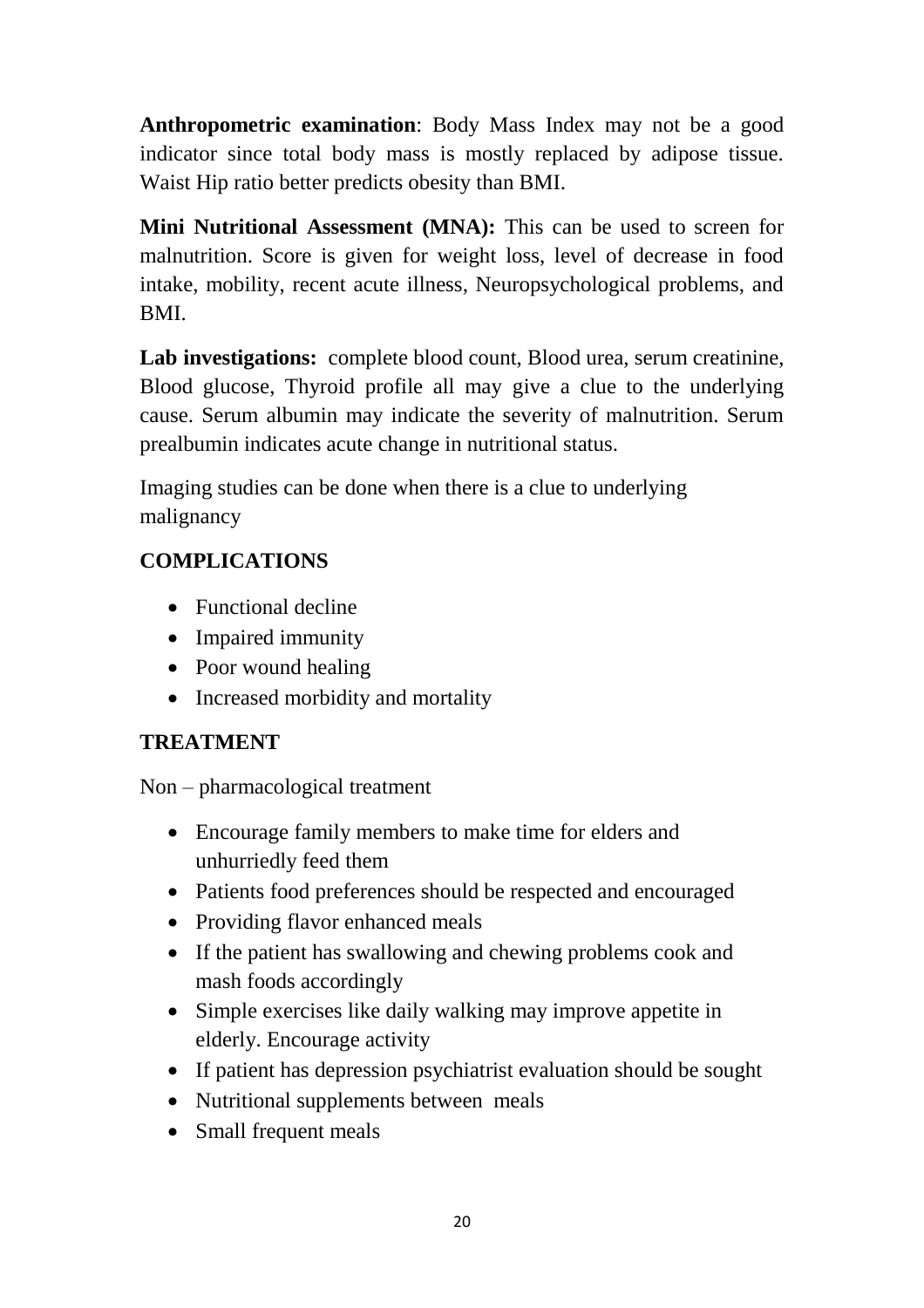

### **PHARMACOLOGICAL TREATMENT**

#### **Appetite inducing drugs**

**Magesterol Acetate**: promotes appetite by suppressing inflammatory cytokines. Adverse effects are fluid retention, nausea and suppression of pituitary-adrenal axis with long term use.

**Dronabinol**: promotes appetite by influencing mood. Delirium is the important side effect

**Selective Serotonin Reuptake Inhibitors (SSRI):** works well if depression is the cause of decreased appetite

#### **Anabolic Agents**

**Growth hormone, Testosterone and oxandrolone** : these agents are found useful in conditions like HIV infection and malignancy related weight loss. Otherwise their efficacy is questionable

#### **Nutritional supplements**